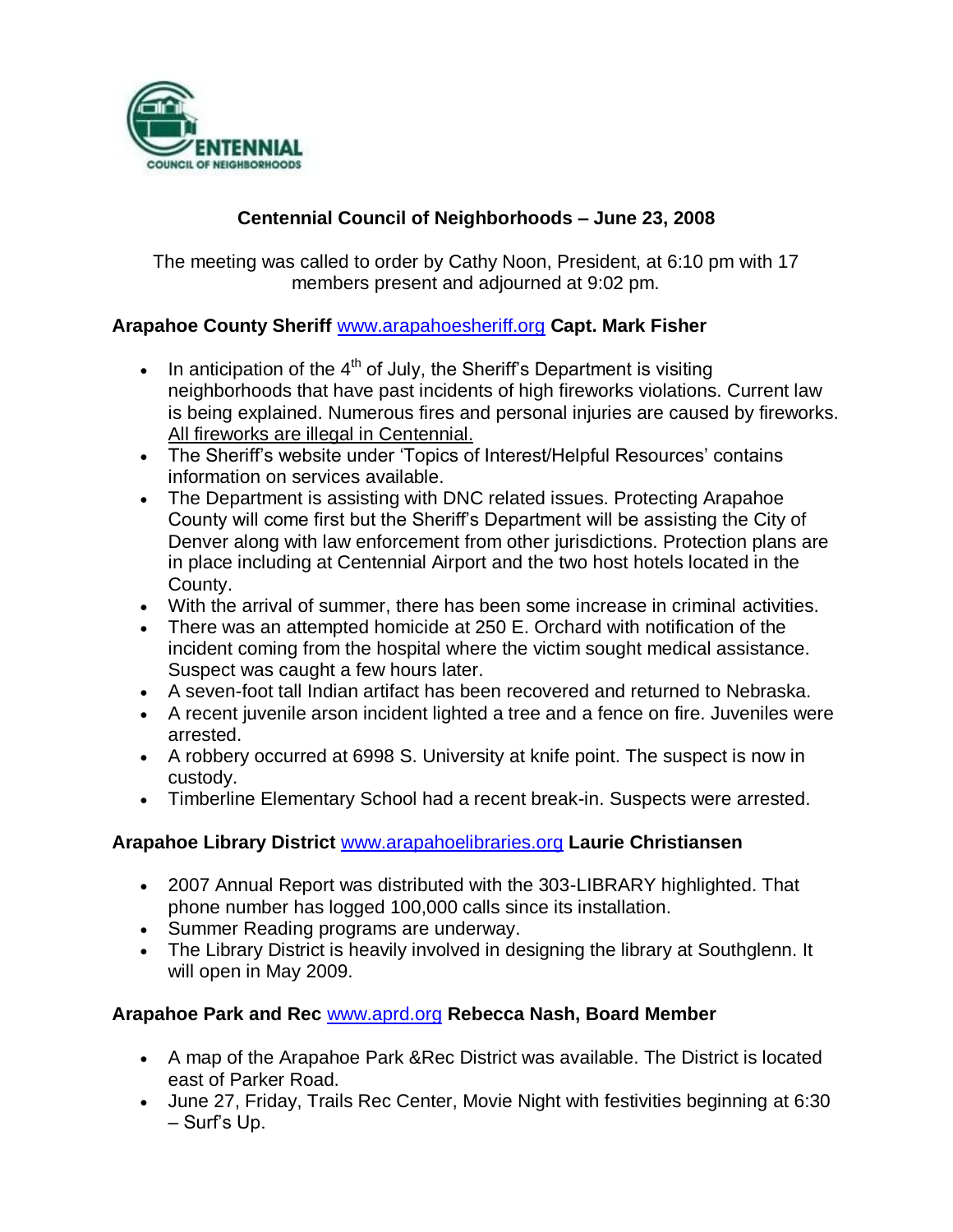- The trail into Cherry Creek State Park with a portion along Piney Creek Hollow Park has been completed. Eventually it will extend to E-470. The trail map is on the website.
- The District is working on 3 more horse crossings which will allow access to Cherry Creek State Park.
- Spring Creek Park is 95% complete. Turf is being established and the park will be ready for use in 2009.
- On Bike to Work Day (Wednesday, June 25), a refreshment station will be available by Piney Creek.

## **Fire Districts Chief Dan Qualman, Parker/South Metro Fire Authority**

- **Cunningham** two recent Academy firefighters are now employed; a new fire truck is being readied for service which includes a new medic unit. Radio & electronic equipment is being installed on the fire truck. Cunningham is working on a future plan.
- The **Parker-South Metro Fire Authority** became effective on May 1 per the IGA (Inter-Governmental Agreement). It is the intent is to operate as a fire authority while working toward a merger of the two districts. Board Members from each district serve on the board. Parker Board Members: Ken Molcsan , chair, Linda Ganz & Gary Culig. South Metro Board Members: Pete Webb, Laura Simon & Hank Eng. Pat Mulhern has been appointed as the  $7<sup>th</sup>$  member of the board. The board is working on mutual aid agreements and on planning for the DNC.
- Appointments for management positions in the Authority are almost complete. There are over 800 different tasks to complete by January 2009.
- Fireworks: information was available on what is/is not legal in the various jurisdictions. All fireworks in Centennial are illegal. Anything that leaves the ground or leaves a report is illegal under state statute.
- Construction on the new building on Arapahoe Rd. will begin in March 2009.
- [www.cfpd.org](http://www.cfpd.org/) [www.littletongov.org](http://www.littletongov.org/) [www.parkerfire.org](http://www.parkerfire.org/)  [www.southmetro.org](http://www.southmetro.org/)

## **South Suburban Park & Rec** [www.sspr.org](http://www.sspr.org/) **Jean Flynn, Community Relations**

- The 2009 budget process is starting. On August 13, the Board will hear public comment. On October 8, there will be a hearing on fees & charges in the new budget.
- The Woofie Walk was a successful dog event at Wineka Pond Park off-leash area last weekend. Wineka Pond has an off-leash area as well as a loop trail. It is a natural open space area.
- Renovations at Clarkson Park have been completed.
- The District is working with Southglenn Civic Association for its Fun Fest event.
- Puppy Paddle events: bring dogs to Holly Pool on Saturday after Labor Day, September 6, 2:00-4:00; and at Harlow Pool on Sunday, August 17, 3:00-5:00. Registration on website for an early bird discount.

# **Arapahoe County Commissioner Jim Dyer**

 SEMSWA has put together a protocol to follow when a project is located on private property & the property has storm water issues.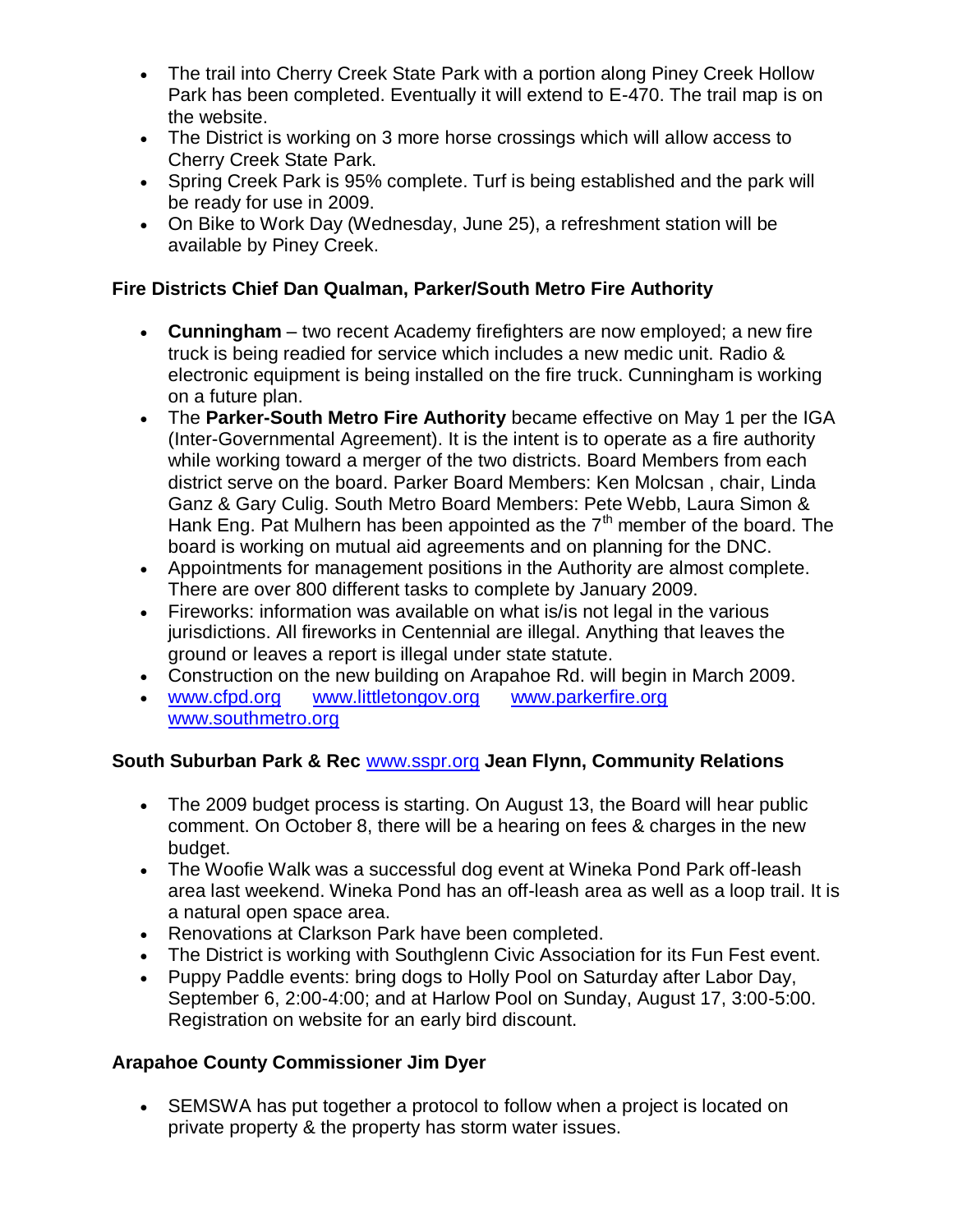- ACWWA (Arapahoe County Water & Wastewater Authority) is about to bring the new water treatment plant online. It has expanded capacity and the output into Cottonwood Creek will be exceptionally clean.
- The Judicial Complex is under renovation and the District Attorney is moving into another building. The Justice Center will include new court houses and offices and be completed by the end of 2009 costing \$17M. Funds are from existing financial resources.
- Centennial Airport is thriving and doing well but experiencing a bit of a downturn due to fuel costs.
- Arapahoe County has adopted a fireworks rule which does not allow the sale of fireworks in an area unless it has a fire district.
- Martha Karnopp, candidate for County Commissioner in District 3, which includes a portion of Centennial spoke briefly.

## **City of Centennial** [www.centennialcolorado.com](http://www.centennialcolorado.com/) **Sherry Patten, Director of Communications**

- Movie Nights: June 27, Friday, behind Trails Rec Center & July 18 at deKoevend Park - entertainment starts at 6:30 pm.
- June 26 Open House, 4:00-6:00 pm to meet the providers for Animal Control. Animal Control will catch & shelter animals & sell licenses. Domestic Animals only. DOW handles wildlife.
- A new phone number for all citizen concerns will go into effect on July 1. It is **303-325-8000** and will be a 24-hour/7-day a week call center. All information will be logged and all calls will receive a response. Email contact is also available. It is part of the contract with CH2MHill which begins on July 1 with a kickoff in various neighborhoods.
- The City has received complaints from neighborhoods surrounding Southglenn due to night work. Council Member Keith Gardner will meet with the Cherry Knolls neighborhood to address solutions on Wednesday, June 25.
- Centennial has been selected as 1of 6 cities to be featured at the annual meeting of the International City-County Managers Association for 'best practices'. A video crew will be in the City soon to do some filming.
- Meghan Connor, Centennial Staff, said the Neighborhood Guide will be available soon.
- Council Member Gardner said he would meet with the Cherry Knolls neighborhood on concerns about the Sub Area Plan and the rumored use of Easter Ave as a thru traffic area. Wed., 6:00 pm at the Cherry Knolls pool.

# **CenCON Business**

# **Cathy Noon, President**

- Ron Weidmann and Cathy Noon attended a workshop at DRCOG and did a presentation on Livable Communities. It was a joint meeting with planners and developers. Centennial was well represented by staff including Wayne Reed, Director of Planning. Centennial is in the process of re-writing its Development Code.
- High cost of permits for decks, etc. was discussed. Council will be discussing permitting fees in July.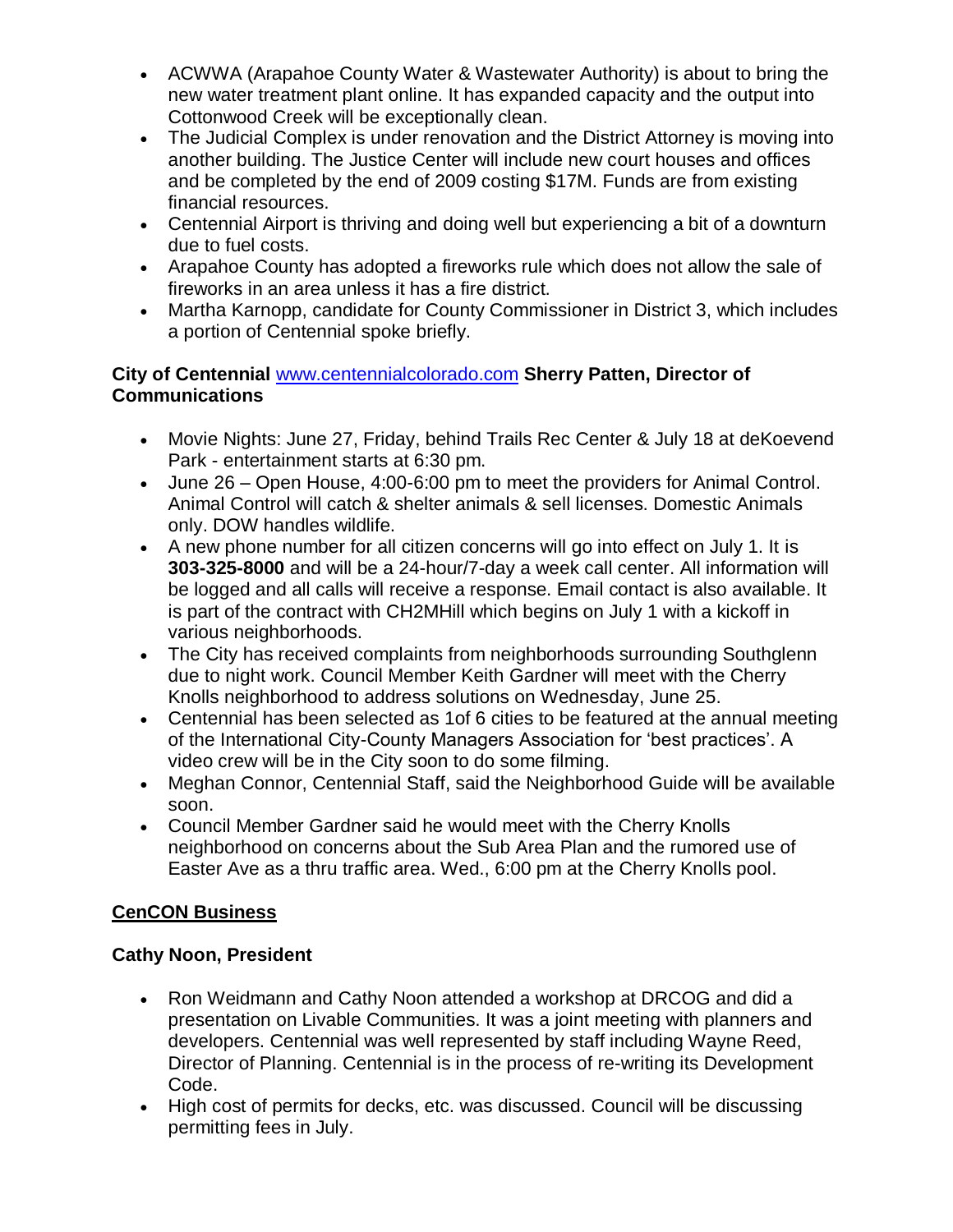### **Rhonda Livingston, President Pro Tem**

• Information was available about the County Fair and about Bike to Work Day with designated refreshment stations.

## **Ron Podboy, 1st Vice President**

• There have been 13 membership renewals this month bringing the total to 49 members.

#### **Minutes Gerry Cummins, Secretary**

 Don Doerr moved to approve the May 2008 minutes. C.J. Whelan seconded the motion. Motion carried.

#### **Treasurer's Report Don Strickland, Treasurer**

| Checking<br><b>Previous Balance:</b> | \$1304.82 | Savings<br><b>Previous Balance:</b> | \$2485.19 |
|--------------------------------------|-----------|-------------------------------------|-----------|
| Income:                              |           | 360.00 Income (Interest):           | 0.00      |
| Expenses:                            | 150.00    |                                     |           |
| <b>Closing Balance:</b>              |           | \$1514.82 Closing Balance:          | \$2485.19 |

#### **Election Process Recap Thom Reed, Hanover Place & Election Judge**

 Thom Reed reported that the election process went very smoothly. He complimented the Deputy City Clerk and Assistant City Clerk for their preparation and oversight. Overtime was necessary for most judges due to the high turnout. Premier (the company providing the voting system) adjusted the tabulation machine after some initial minor problems. Individuals who were poll watchers shared their interest and experiences and stated that the election procedures were very thorough.

## **Plans Jim Levy, 2nd Vice President**

- Review of developer plans by the City now takes 21 days.
- Jim Levy was contacted by the Planning Department to discuss ideas with the realtors about increasing property values and possible ways to improve neighborhoods in the City. The top realtors in the area will be surveyed for their ideas on this issue.
- **Southglenn Redevelopment Sub Area Plan Ron Phelps**

Ron Phelps, CenCON representative, distributed a report from the Southglenn Sub Area Plan Committee. He noted that zoning changes are needed with a focus on setbacks, height, etc., to deal with redevelopment.